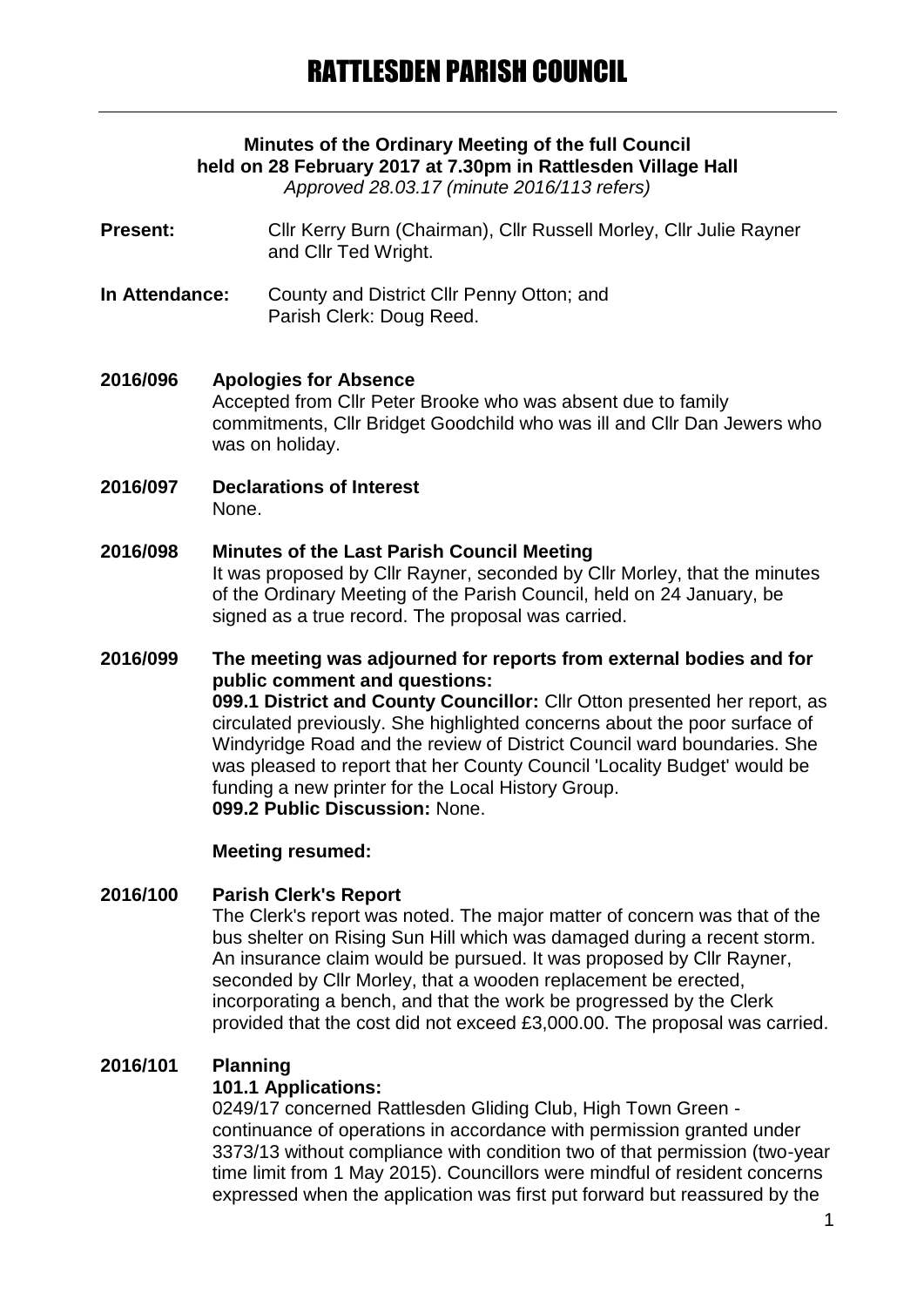very close monitoring of operations by the Airfield Liaison Group which had effected a good working relationship with Rattlesden Gliding Club. Given a positive public meeting about the site and no adverse comments having been received (other than one anonymous letter) the Council had no cause to object to the application. However, in response to a suggestion from Cllr Otton, councillors agreed that the Liaison Group should continue if at possible and asked the Clerk to submit the notion to Mid Suffolk District Council as part of the planning response; and

0530/17 concerned Lydgate Cottage, Birds Green - three replacement windows to front elevation; replacement front door; and change of colour to external walls, windows and door. The Council had no objections.

**101.2 Applications - Responses:** Given a deadline in advance of the meeting, councillors had considered application 5048/16 concerning Hollybush Farmhouse, Holly Bush Lane. The Council had no objections. **101.3 Decisions:** It was noted that applications 4759/16 concerning 4 Rising Sun Hill, 4827/16 concerning Oak Gates, High Town Green and 4044/16 concerning land adjacent to 12 and 13 St Nicholas Close had been granted.

# **2016/102 Finance**

**102.1 Financial Report:** The report to 31 January was received. It was proposed by Cllr Burn, seconded by Cllr Morley, that the reconciliation be approved and duly signed. The proposal was carried.

**102.2 Payments and Income:** It was proposed by Cllr Morley, seconded by Cllr Burn, that the schedule of payments be approved. The proposal was carried. The schedule comprised the following:

- Litter-picker salary (February) £139.18;
- Clerk salary (February) £290.11;
- PAYE (February) £72.60;
- Mid Suffolk District Council cemetery bin-emptying service £47.50;
- The Felsham Gardeners cemetery grass-cutting £380.00; and
- The Community Heartbeat Trust defibrillator £2,065.00 + £413.00 VAT (Section 137 expenditure).

Income received was duly noted as follows:

- Business account interest (February) £0.68;
- Mid Suffolk District Council cleansing grant (October-December) £187.20; and
- Rattlesden Community Defibrillator Group defibrillator grant £2,450.85.

**102.3 Audit Plan 2016-2017:** It was proposed by Cllr Rayner, seconded by Cllr Wright, that the Audit Plan, and the 'Terms of Engagement' for and appointment of an internal auditor be approved. The proposal was carried. It was further proposed by Cllr Morley, seconded by Cllr Rayner, that Mr Graham Reid be asked to carry out the internal audit of the Council for 2016-2017. The proposal was carried.

**102.4 Transparency Fund:** It was proposed by Cllr Burn, seconded by Cllr Morley, that a bid be made to the Transparency Fund (Department for Communities and Local Government) for ICT equipment to enable the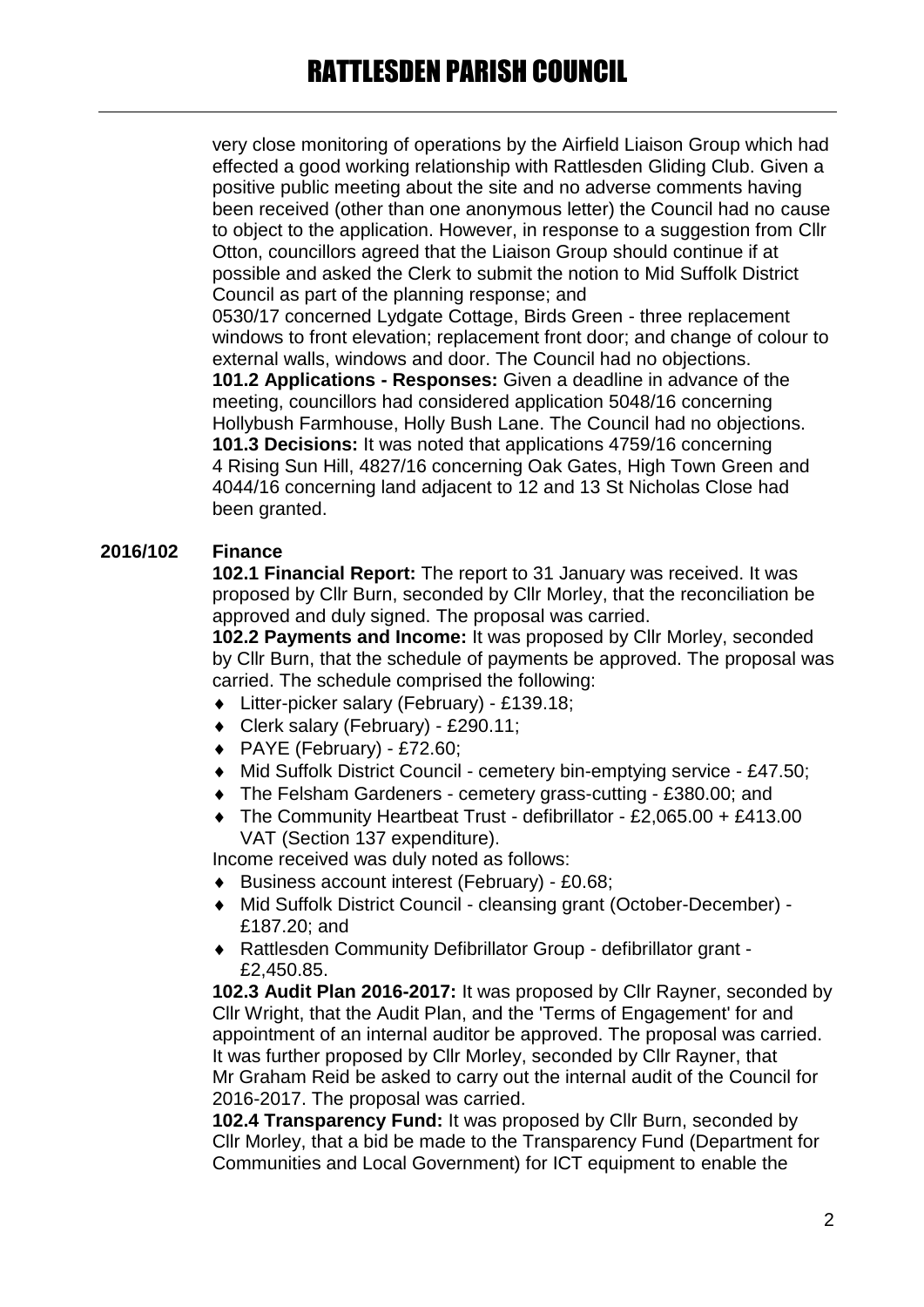Council to fulfil its obligations under the "Transparency Code for Smaller Authorities". The proposal was carried.

**102.5 External Hard Drives:** To mitigate risks to Council data and enable files and information to be backed-up and stored securely, it was proposed by Cllr Burn, seconded by Cllr Rayner, that two external hard drives be purchased at a total cost of £105.00. The proposal was carried.

# **2016/103 Council Governance**

**103.1 New Legislation, Codes or Regulatory Issues:** None. **103.2 Risk Register, Policies and Internal Controls:** There were no decisions or actions which impacted upon the Council risk register, policies or internal controls.

**103.3 Financial Regulations:** Further to a review, revised and substantially expanded financial regulations were presented to the Council based upon the model financial regulations published in 2016 by the National Association of Local Councils. It was proposed by Cllr Burn, seconded by Cllr Rayner, that they be approved and adopted. The proposal was carried.

# **2016/104 Correspondence**

There were no issues arising from the list of correspondence.

# **2016/105 Cemetery**

Given the absence of some councillors it was agreed that the creation of a project group to plan for and work on the development and implementation of the extended Cemetery be deferred until the next meeting.

# **2016/106 Asset Management**

Outstanding asset inspections had been completed. It was agreed that the priority was the bus shelter on Rising Sun Hill. Minor matters identified would be actioned by the Clerk at the earliest opportunity.

# **2016/107 Annual Parish Meeting**

It was confirmed that the 'trade stand' approach adopted in 2016 be applied again in 2017, with formal reports restricted to those required to be delivered, i.e. Parish Council and from the County and District Councillor.

# **2016/108 World War I Commemorative Services**

It was confirmed that the commitment to the services and all related costs would continue and that a flyer advertising those in 2017-2018 be funded for insertion in "Revelations".

#### **2016/109 Matters to be Brought to the Attention of the Council** None.

# **2016/110 Next Meeting**

It was noted that the next Ordinary Meeting of the Council would be held on Tuesday 28 March at 7.30pm in Rattlesden Village Hall.